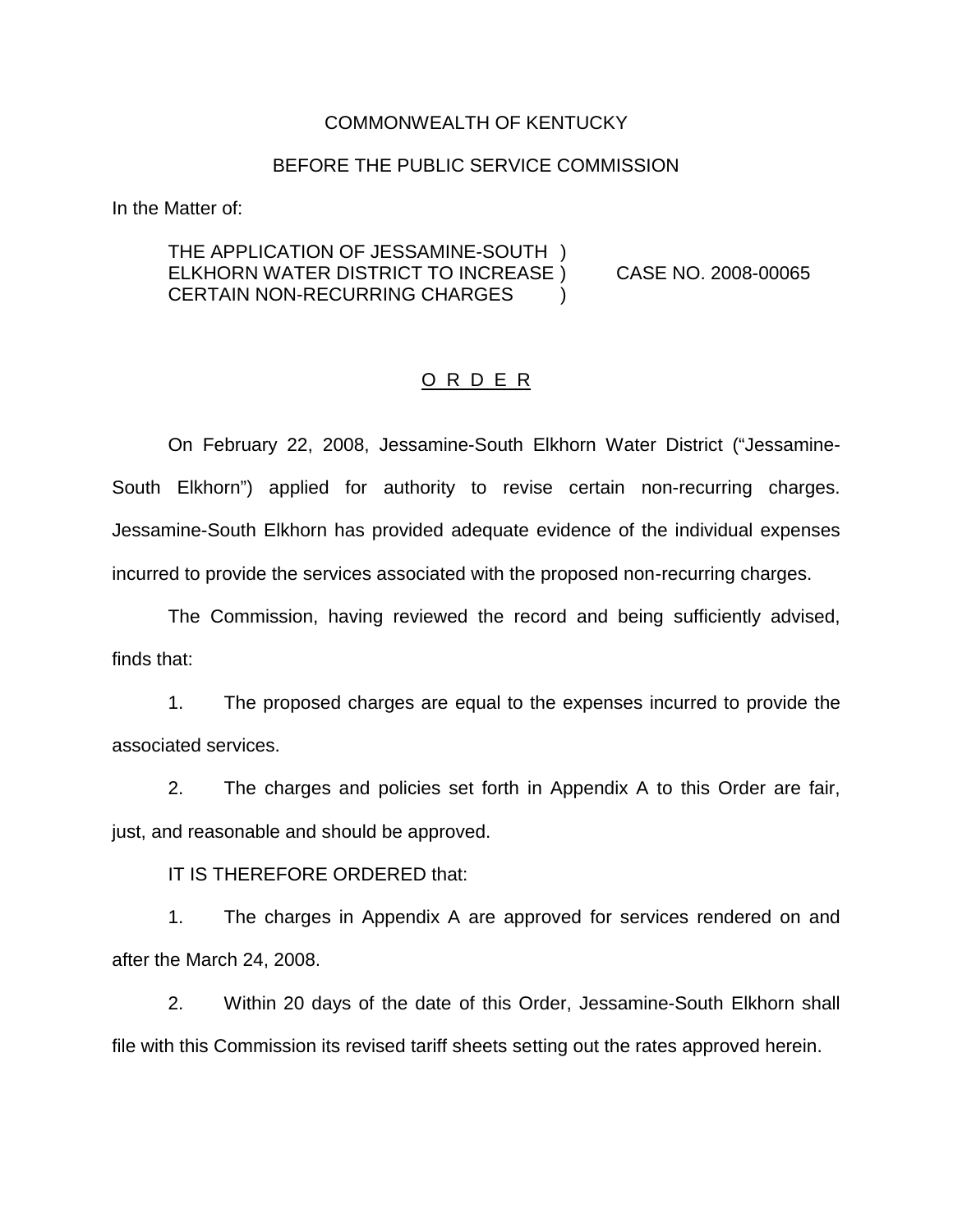Done at Frankfort, Kentucky, this 14<sup>th</sup> day of March, 2008.

By the Commission

ATTEST:

**Executive Director** 

Case No. 2008-00065